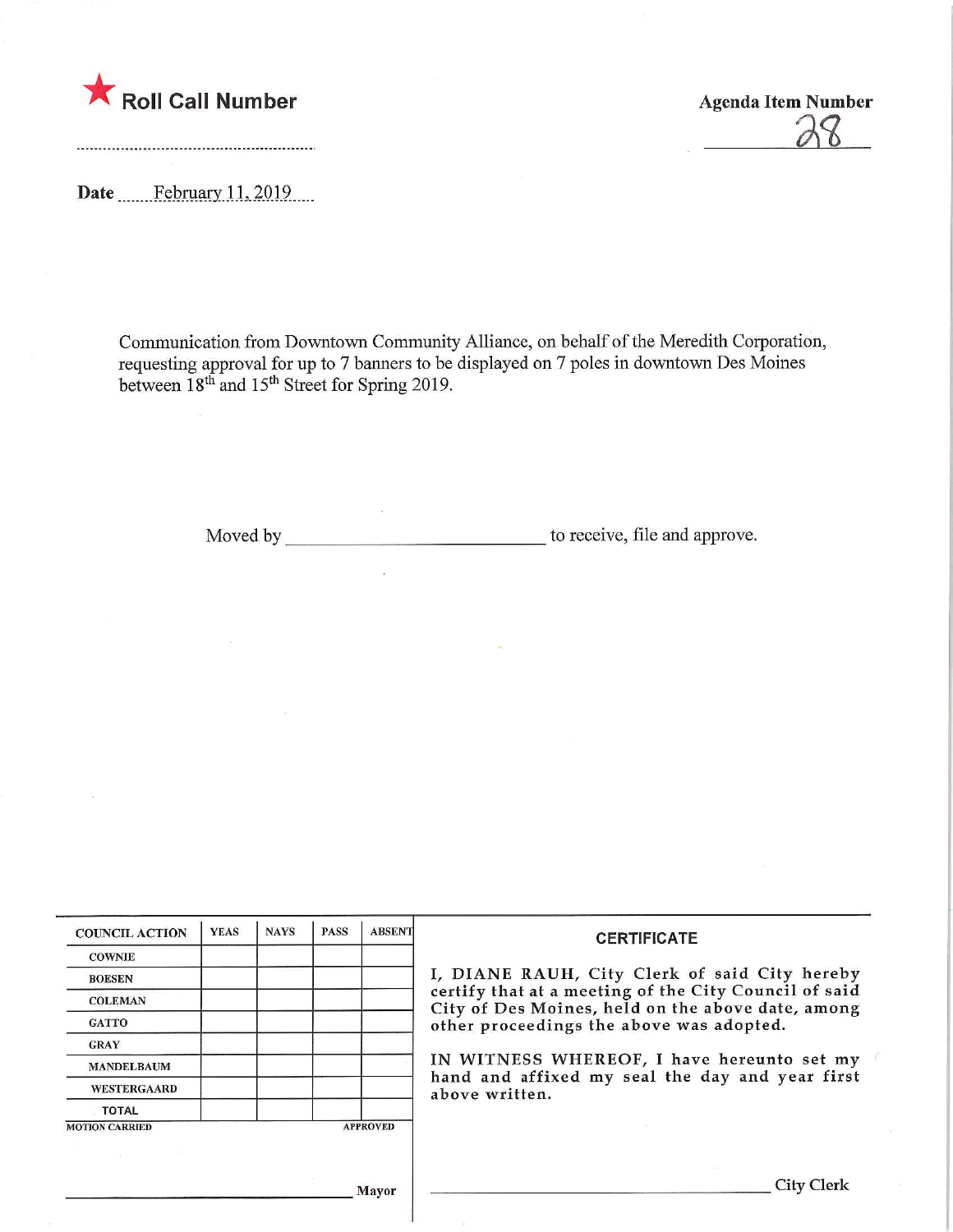## DOWNTOWN (GEREATER DES MOINES



February 5, 2019

The Honorable Members of the City Council City of Des Moines 400 Robert D. Ray Drive Des Moines, Iowa 50309

Dear Honorable Members of the City Council:

On behalf of the Meredith, I am submitting the attached banner designs for your approval. If the designs are approved, the Downtown Community Alliance will facilitate the display of up to 7 banners on 7 poles in downtown Des Moines. These banners will be displayed between 18<sup>th</sup> and 15<sup>th</sup> street.

Thank you for your positive consideration.

Maggi Pfoto

Maggie Pforts Downtown Community Alliance

Enclosure: Banner designs